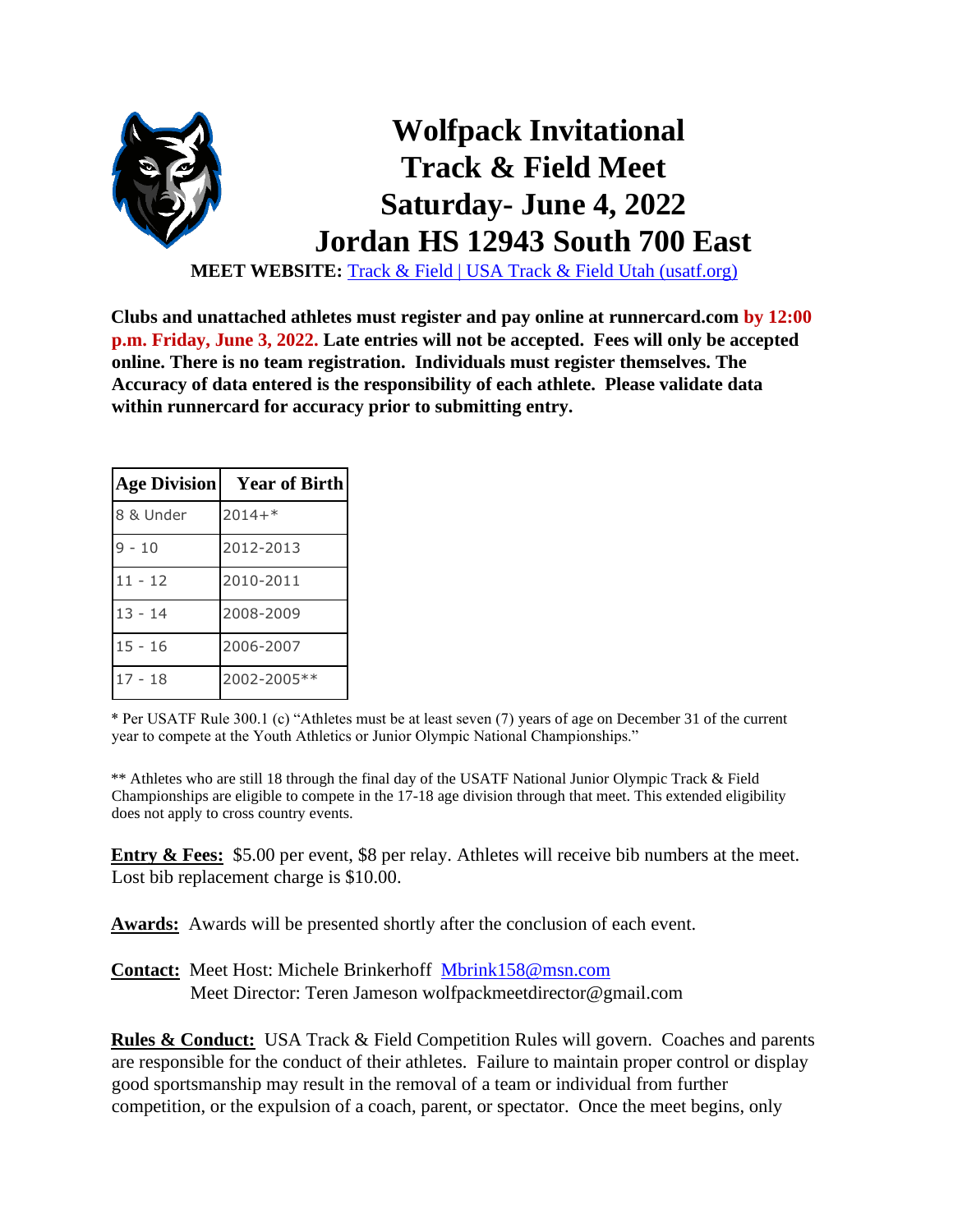competing athletes and working officials will be allowed on the track or infield, except in the case of medical emergencies.

**Protests:** Protests relating to matters, which develop during the conduct of the meet, must be made to the Referee, at once and not later than (30) thirty minutes after a result has been announced. All protests must be made in writing and accompanied by a \$100.00 cash deposit. The deposit will be refunded if the protest is upheld and forfeited if the protest is denied.

**Uniforms:** All relay team members must wear a top and shorts of the same color. Body suits must be of the same colors also.

**Implements:** Implements will not be inspected. If you do not have implements some will be provided.

**Equipment:** Any legal baton may be used. Only starting blocks provided by meet management may be used. The maximum spike length allowed for running and field events is 1/4". Absolutely no needle nose or Christmas tree spikes will be permitted. This will be strictly enforced. Athletes with spikes that do not meet this requirement will not be admitted to their event.

**Athlete Check-In:** Athletes must check-in 20 minutes before the scheduled start of their event. Any athlete not checked-in by the last call for their event will be automatically scratched.

**Parking:** All teams and spectators will park in the parking lots.

**Participant Admission:** All athletes, coaches, and spectators can enter through the main entrance No entry fee for spectators.

**Participant Seating:** Tents are allowed on the grassy areas around the track, except in main entrance area. Coolers and food may be brought into the stadium. No glass containers, smoking, or alcohol will be allowed.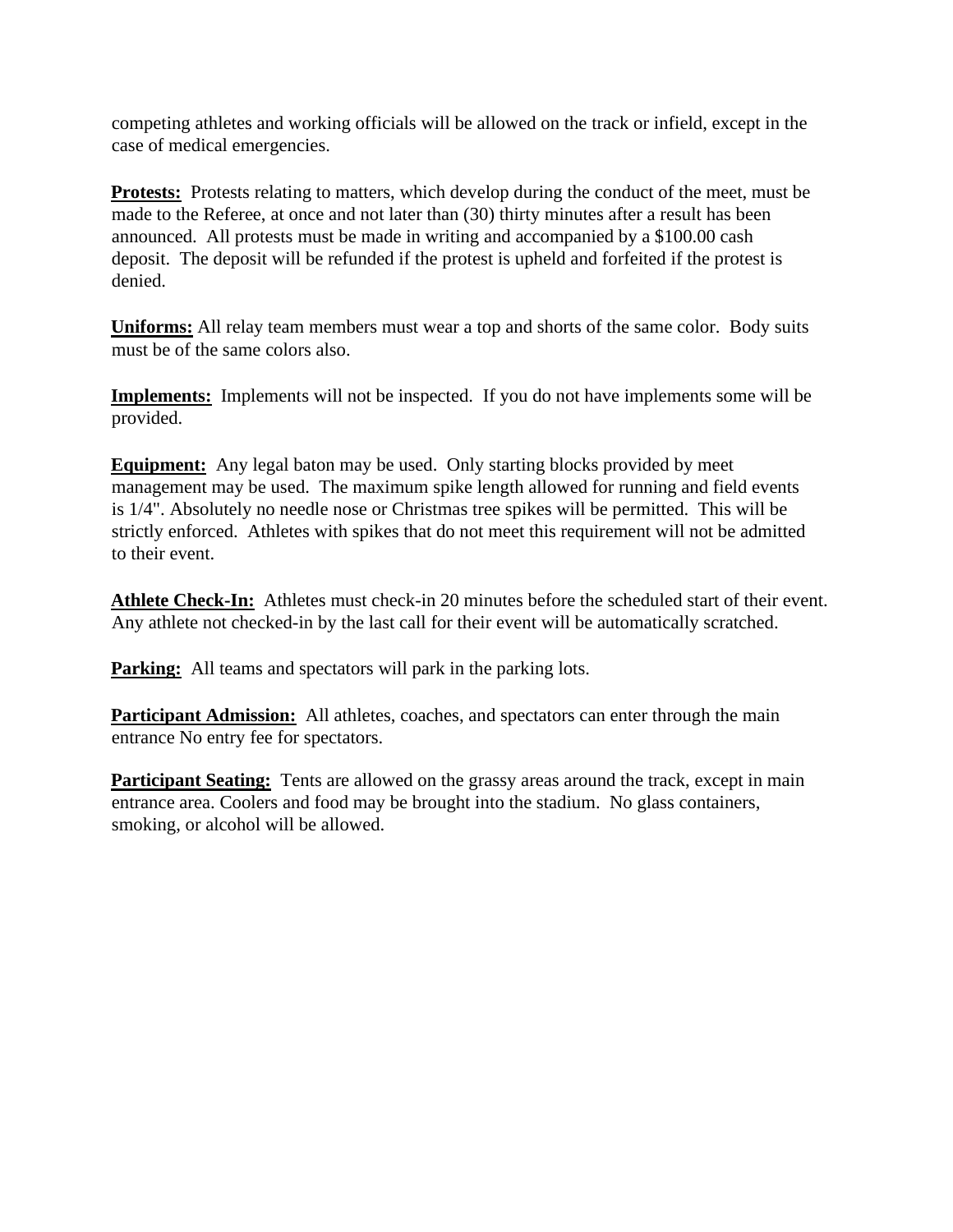

## **USATF Utah Development Track & Field Meet Saturday- June 4, 2022 Jordan HS 95 E 9825 S Sandy, UT**

## **Schedule of Events**

**Start times are listed below. Meet will be a rolling schedule. It is up to the coaches, athletes, and parents to pay attention to what's going on at all times.**

| 8:00 a.m.              | <b>Packet/Bib # Pickup</b> – Coaches will have your Bib # if you are<br>with a club. If you are unattached, you can pick it up at<br>Registration.                                                          |  |  |
|------------------------|-------------------------------------------------------------------------------------------------------------------------------------------------------------------------------------------------------------|--|--|
| 8:30 a.m. Field Events |                                                                                                                                                                                                             |  |  |
| Long Jump              | 8 & Under G/B 9-10 G/B, 11-12 G/B, 13-14 G/B 15-18 G/B & Master                                                                                                                                             |  |  |
| Javelin                | 15-18 B & Master, 13-18 G & 13-14 B, 11-12 G/B, 8-10 G/B                                                                                                                                                    |  |  |
| High Jump              | Will Start at $3'0''$ and raise the bar in 2" increments – come in at the height<br>you need to. Get marks before we begin and let officials know when you<br>are coming in so you can get your warm-ups in |  |  |
| <b>Discus</b>          | 11-12G/B, 13-14G/B, 15-16G/B, 17-18W/M, Open/Masters                                                                                                                                                        |  |  |
| <b>Shot Put</b>        | 8 & Under G/B, 9-14 G & 9-12B, 13-14 B & 15-18 G, 15-18 B & Masters                                                                                                                                         |  |  |
| 8:30 a.m. Track Event  |                                                                                                                                                                                                             |  |  |
| 3000m Run              | 11-12 G/B, 13-14 G/B, 15-16 G/B, 17-18 W/M, Open/Masters                                                                                                                                                    |  |  |

| 3000m Run    | 11-12 G/B, 13-14 G/B, 15-16 G/B, 17-18 W/M, Open/Masters         |
|--------------|------------------------------------------------------------------|
| 110m Hurdles | 15-16B(39"), 17-18M(39"), Open/Masters                           |
| 100m Hurdles | 15-16G(33"), 17-18W(33"), 13-14B(33"), 13-14G(30"), Open/Masters |
| 80m Hurdles  | $11-12G(30")$ , $11-12B(30")$                                    |
| 100m Dash    | All Age Divisions - $8 \&$ under G/B - 17-18 W/M, Open/Masters   |
| 1500m Run    | All Age Divisions - $8 \&$ under G/B – 17-18 W/M, Open/Masters   |
| 4x100m Relay | All Age Divisions - $8 \&$ under G/B – 17-18 W/M, Open/Masters   |
| 400m Dash    | All Age Divisions - $8 \&$ under G/B - 17-18 W/M, Open/Masters   |
| 800m Run     | All Age Divisions - $8 \&$ under G/B - 17-18 W/M, Open/Masters   |
| 200m Dash    | All Age Divisions - $8 \&$ under G/B - 17-18 W/M, Open/Masters   |
| 4x400m Relay | All Age Divisions - $8 \&$ under G/B – 17-18 W/M, Open/Masters   |
| 200m Hurdles | $13-14G(30")$ , $13-14B(30")$                                    |
| 400m Hurdles | 15-16B(36"), 17-18M(36"), 15-16G(30"), 17-18W(30"), Open/Masters |
|              |                                                                  |